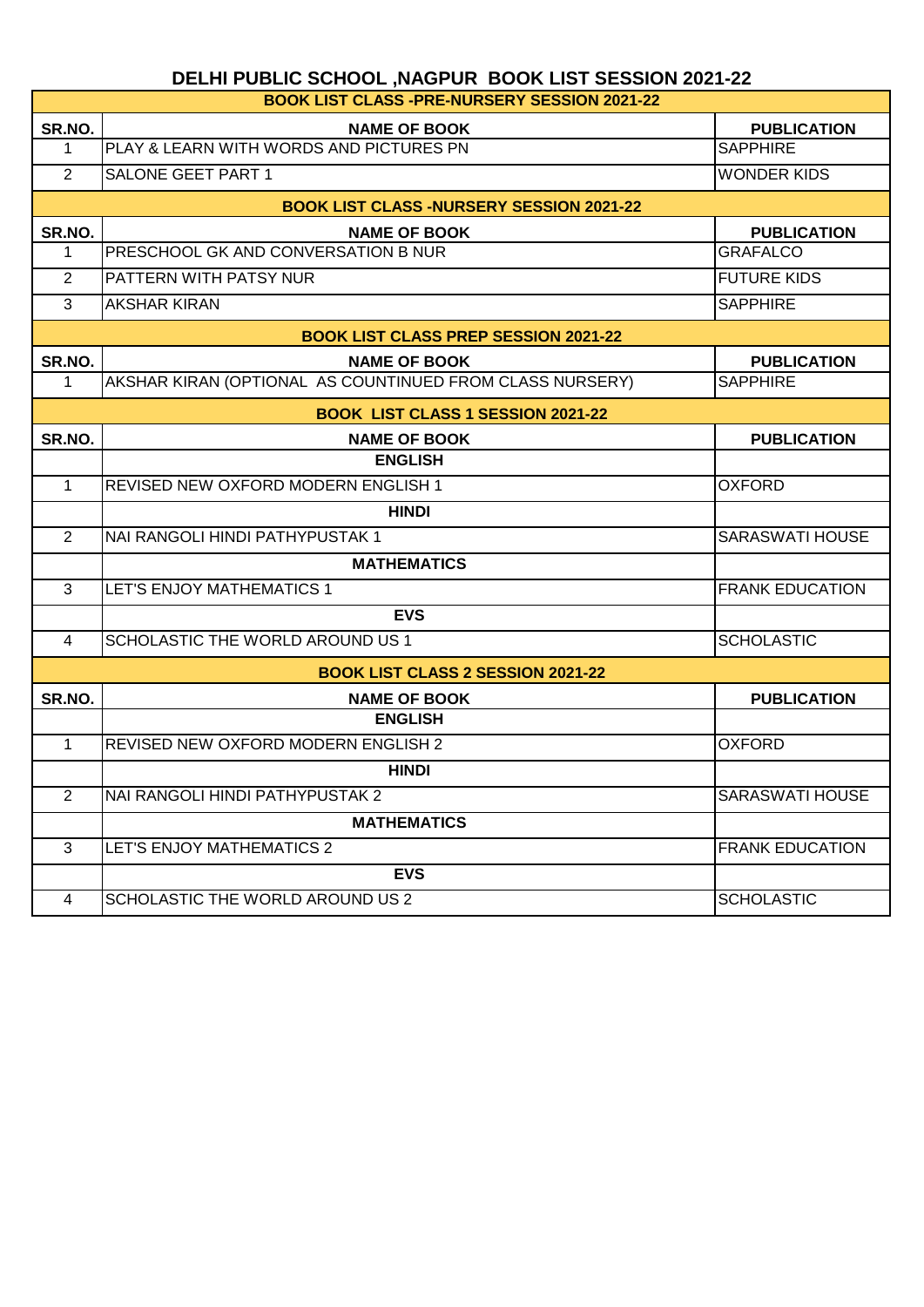|                | <b>BOOK LIST CLASS 3 SESSION 2021-22</b>       |                        |
|----------------|------------------------------------------------|------------------------|
| SR.NO.         | <b>NAME OF BOOK</b>                            | <b>PUBLICATION</b>     |
|                | <b>ENGLISH</b>                                 |                        |
| $\mathbf 1$    | <b>REVISED NEW OXFORD MODERN ENGLISH 3</b>     | <b>OXFORD</b>          |
| 2              | <b>RHYTHM IN WRITING 3</b>                     | <b>RISING SUN</b>      |
| 3              | <b>NEW GRAMMAR AND MORE 3</b>                  | <b>RATNA SAGAR</b>     |
|                | <b>HINDI</b>                                   |                        |
| 4              | NAI RANGOLI HINDI PATHYPUSTAK 3                | <b>SARASWATI HOUSE</b> |
| 5              | TANA BANA HINDI STORY BOOK 3                   | <b>RISING SUN</b>      |
| 6              | MRUDUL HINDI VYAKRAN 3                         | <b>RISING SUN</b>      |
|                | <b>MATHEMATICS</b>                             |                        |
| $\overline{7}$ | LET'S ENJOY MATHEMATICS 3                      | <b>FRANK EDUCATION</b> |
|                | <b>EVS</b>                                     |                        |
| 8              | SCHOLASTIC THE WORLD AROUND US 3               | <b>SCHOLASTIC</b>      |
|                | <b>ART</b>                                     |                        |
| 9              | <b>CANDIT CREATIVE ART BOOK 3</b>              | <b>EVERGREEN</b>       |
|                |                                                |                        |
|                | <b>BOOK LIST CLASS 4 SESSION 2021-22</b>       |                        |
| SR.NO.         | <b>NAME OF BOOK</b><br><b>ENGLISH</b>          | <b>PUBLICATION</b>     |
| $\mathbf{1}$   | <b>REVISED NEW OXFORD MODERN ENGLISH 4</b>     | <b>OXFORD</b>          |
|                | <b>RHYTHM IN WRITING 4</b>                     |                        |
| $\overline{2}$ |                                                | <b>RISING SUN</b>      |
| 3              | <b>NEW GRAMMAR AND MORE 4</b>                  | <b>RATNA SAGAR</b>     |
| 4              | TREASURE TROVE PART 2 (STORY BOOK) FOR CLASS 4 | <b>RISING SUN</b>      |
|                | <b>HINDI</b>                                   |                        |
| 5              | NAI RANGOLI HINDI PATHYPUSTAK 4                | <b>SARASWATI HOUSE</b> |
| 6              | TANA BANA HINDI STORY BOOK 4                   | <b>RISING SUN</b>      |
| $\overline{7}$ | MRUDUL HINDI VYAKRAN 4                         | <b>RISING SUN</b>      |
|                | <b>MATHEMATICS</b>                             |                        |
| 8              | LET'S ENJOY MATHEMATICS 4                      | <b>FRANK EDUCATION</b> |
|                | <b>EVS</b>                                     |                        |
| 9              | SCHOLASTIC THE WORLD AROUND US 4               | <b>SCHOLASTIC</b>      |
|                | <b>ART</b>                                     |                        |
| 10             | <b>CANDIT CREATIVE ART BOOK 4</b>              | <b>EVERGREEN</b>       |
|                | <b>BOOK LIST CLASS 5 SESSION 2021-22</b>       |                        |
| SR.NO.         | <b>NAME OF BOOK</b>                            | <b>PUBLICATION</b>     |
|                | <b>ENGLISH</b>                                 |                        |
| $\mathbf{1}$   | <b>REVISED NEW OXFORD MODERN ENGLISH 5</b>     | <b>OXFORD</b>          |
| $\overline{2}$ | <b>OXFORD MINI DICTIONERY</b>                  | <b>OXFORD</b>          |
| 3              | <b>RHYTHM IN WRITING 5</b>                     | <b>RISING SUN</b>      |
| 4              | <b>NEW GRAMMAR AND MORE 5</b>                  | <b>RATNA SAGAR</b>     |
| 5              | TREASURE TROVE PART 3 (STORY BOOK) FOR CLASS 5 | <b>RISING SUN</b>      |
|                | <b>HINDI</b>                                   |                        |
| 6              | NAI RANGOLI HINDI PATHYPUSTAK 5                | <b>SARASWATI HOUSE</b> |
| $\overline{7}$ | TANA BANA HINDI STORY BOOK 5                   | <b>RISING SUN</b>      |
| 8              | MRUDUL HINDI VYAKRAN 5                         | <b>RISING SUN</b>      |
|                | <b>MATHEMATICS</b>                             |                        |
| 9              | LET'S ENJOY MATHEMATICS 5                      | <b>FRANK EDUCATION</b> |
|                | <b>EVS</b>                                     |                        |
| 10             | <b>SCHOLASTIC THE WORLD AROUND US 5</b>        | <b>SCHOLASTIC</b>      |
|                | <b>ART</b>                                     |                        |
| 11             | CANDIT CREATIVE ART BOOK 5                     | <b>EVERGREEN</b>       |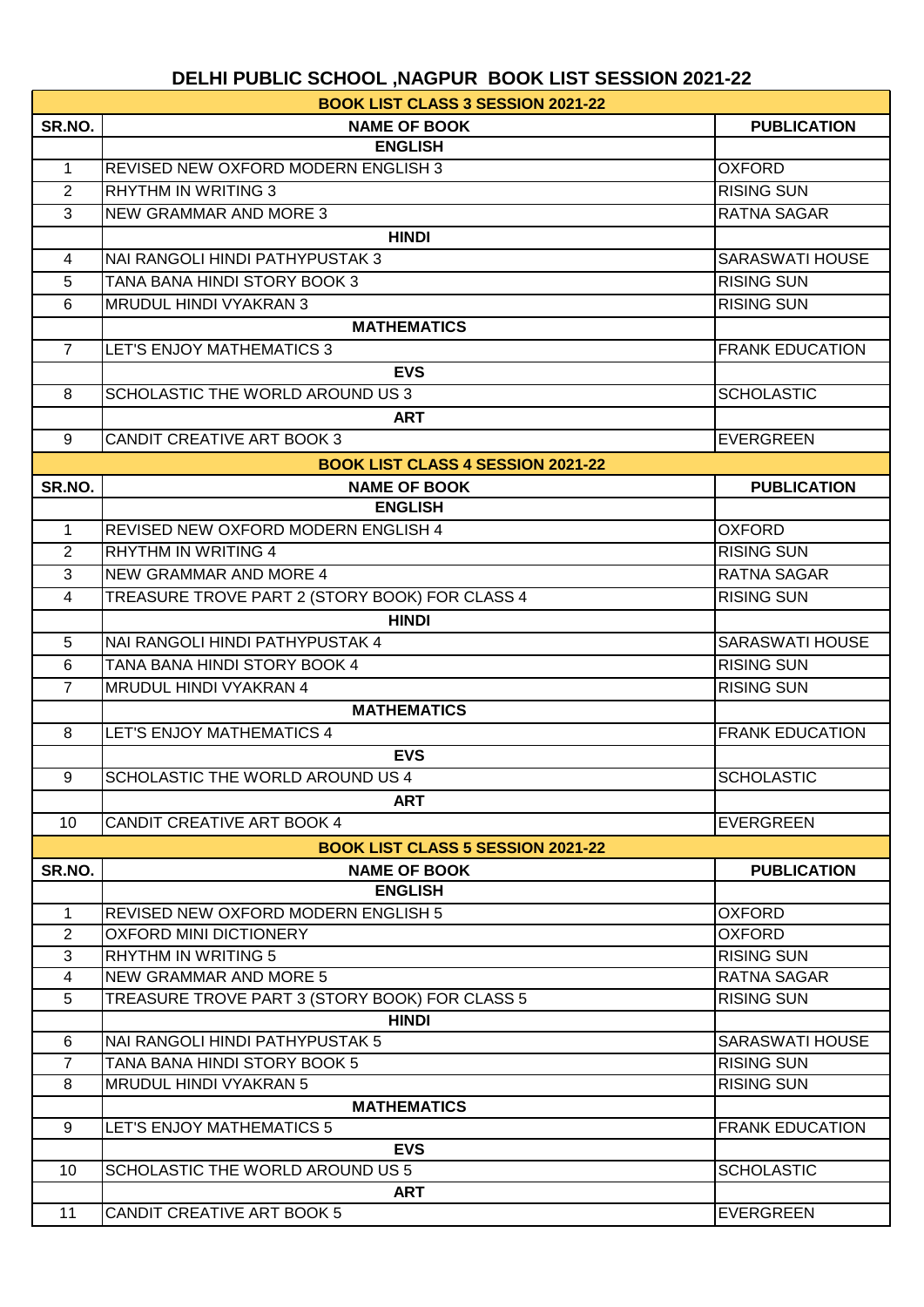|                 | <b>BOKS LIST CLASS 6 SESSION 2021-22</b>          |                    |
|-----------------|---------------------------------------------------|--------------------|
| SR.NO.          | <b>NAME OF BOOK</b>                               | <b>PUBLICATION</b> |
|                 | <b>ENGLISH</b>                                    |                    |
| 1               | <b>HONEYSUCKLE 6</b>                              | <b>NCERT</b>       |
| $\overline{2}$  | <b>NEW GRAMMAR AND MORE 6</b>                     | <b>RATNA SAGAR</b> |
| 3               | A PACT WITH THE SUN SUPPL, ENGLISH 6              | <b>NCERT</b>       |
|                 | <b>HINDI</b>                                      |                    |
| 4               | HINDI PATHYPUSTAK 6 ( NCERT VASANT1)              | <b>NCERT</b>       |
| 5               | <b>BAL RAMKATHA 6</b>                             | <b>NCERT</b>       |
| 6               | VARTIKA VYAKARAN 6                                | <b>KRITI</b>       |
|                 | <b>MATHEMATICS</b>                                |                    |
| $\overline{7}$  | <b>MATHEMATICS 6</b>                              | <b>NCERT</b>       |
|                 |                                                   |                    |
|                 | <b>SCIENCE</b>                                    |                    |
| 8               | <b>SCIENCE 6</b>                                  | <b>NCERT</b>       |
|                 | <b>SOCIAL SCIENCE</b>                             |                    |
| 9               | OUR PASTS 1 (HISTORY) 6 NCERT                     | <b>NCERT</b>       |
| 10              | SOCIAL AND POLITICAL LIFE-I FOR CLASS 6 NCERT     | <b>NCERT</b>       |
| 11              | THE EARTH OUR HABITAT GEOGRAPHY 6 NCERT           | <b>NCERT</b>       |
| 12              | OXFORD SCHOOL ATLAS 36TH EDITION                  | <b>OXFORD</b>      |
|                 | ART                                               |                    |
| 13              | <b>ENRICH YOUR ART SKILLS 6</b>                   | <b>ARYA</b>        |
|                 | <b>OPTIONAL SUBJECT</b>                           |                    |
|                 | <b>SANSKRIT</b>                                   |                    |
| 14              | RUCHIRA PART 1 SANSKRIT 6                         | <b>NCERT</b>       |
|                 | <b>MARATHI</b>                                    |                    |
| 15              | <b>MARATHI SULABH BHARATI 6</b>                   | <b>MS BOARD</b>    |
|                 |                                                   |                    |
|                 | <b>BOOK LIST CLASS 7 SESSION 2021-22</b>          |                    |
| SR.NO.          | <b>NAME OF BOOK</b>                               | <b>PUBLICATION</b> |
|                 | <b>ENGLISH</b>                                    |                    |
| 1               | <b>HONEYCOMB - ENGLISH 7</b>                      | <b>NCERT</b>       |
| $\overline{2}$  | NEW GRAMMAR AND MORE 7                            | RATNA SAGAR        |
| 3               | AN ALIEN HAND - SUPPL.ENG 7                       | <b>NCERT</b>       |
|                 | <b>HINDI</b>                                      |                    |
| 4               | HINDI PATHYPUSTAK 7 (NCERT VASANT 2)              | <b>NCERT</b>       |
| $5\phantom{.0}$ | <b>BAL MAHABHARAT KATHA 7</b>                     | <b>NCERT</b>       |
| 6               | VARTIKA VYAKARAN 7                                | <b>KRITI</b>       |
|                 | <b>MATHEMATICS</b>                                |                    |
| $\overline{7}$  | <b>MATHEMATICS 7 NCERT</b>                        | <b>NCERT</b>       |
|                 | <b>SCIENCE</b>                                    |                    |
| 8               | <b>SCIENCE 7</b>                                  | <b>NCERT</b>       |
|                 | <b>SOCIAL SCIENCE</b>                             |                    |
| 9               | OUR PASTS II - HISTORY FOR CLASS 7 NCERT          | <b>NCERT</b>       |
| 10              | SOCIAL AND POLITICAL LIFE - II FOR CLASS 7 NCERT  | <b>NCERT</b>       |
| 11              | OUR ENVIRONMENT - GEOGRAPHY FOR CLASS 7 NCERT     | <b>NCERT</b>       |
|                 | <b>ART</b>                                        |                    |
| 12 <sup>2</sup> | <b>ENRICH YOUR ART SKILLS 7</b>                   | ARYA               |
|                 | <b>OPTIONAL SUBJECT</b><br><b>SANSKRIT</b>        |                    |
|                 |                                                   |                    |
|                 |                                                   |                    |
| 13              | RUCHIRA PART 2 SANSKRIT 7                         | <b>NCERT</b>       |
| 14              | <b>MARATHI</b><br><b>MARATHI SULABH BHARATI 7</b> | <b>MS BOARD</b>    |